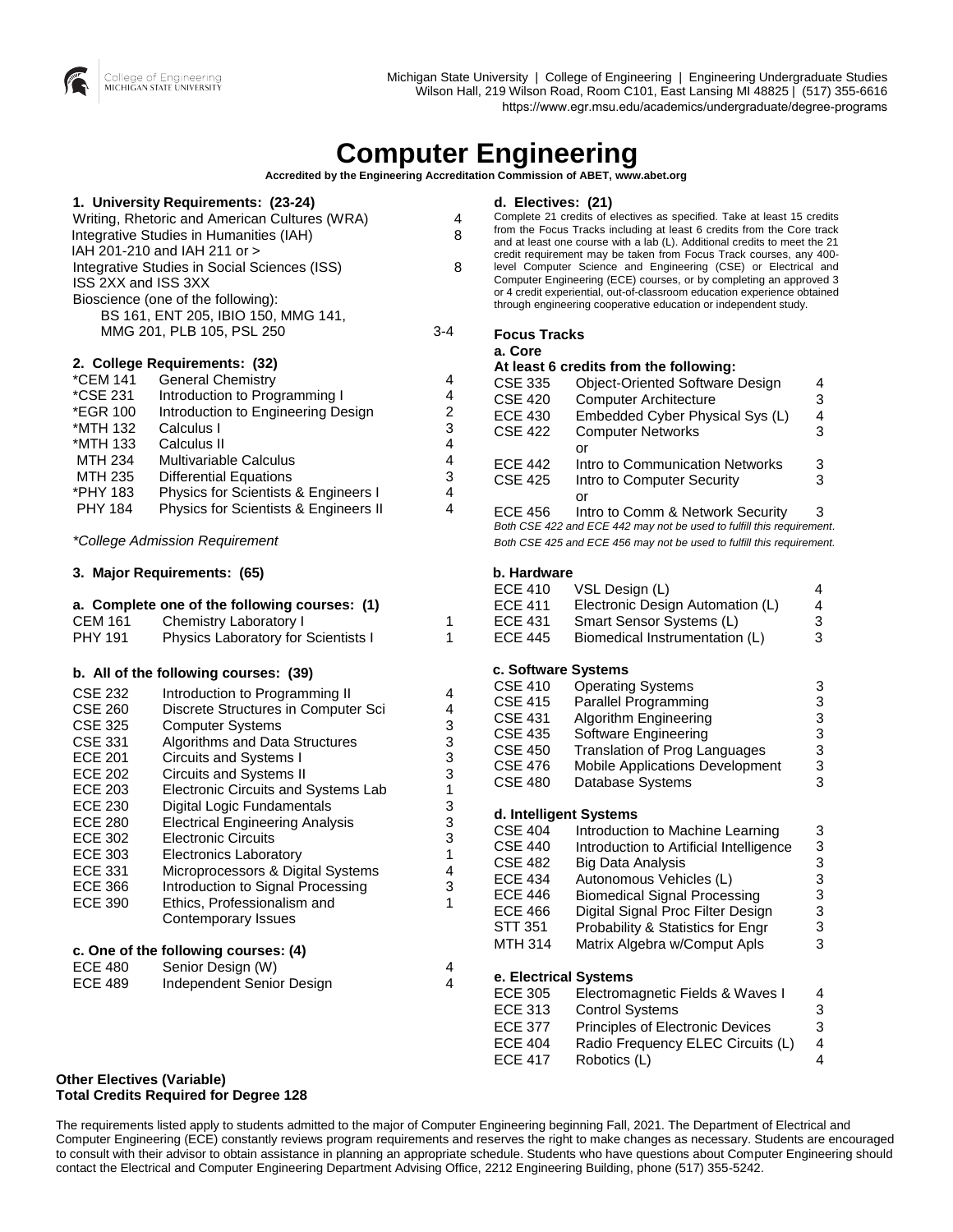

#### **Concentrations**

The department offers the following concentrations to student wishing an area of specialization in their degree. Concentrations are available to, but not required of, any student enrolled in the Bachelor of Science degree in Computer Engineering. Courses completed to satisfy Requirement 3c. may also be used to satisfy the requirements of a concentrations. NOTE: Completing the Bachelor of Science degree in Computer Engineering with a concentration may require more than 128 credits. Upon completion of the required courses for a concentration, certification will appear on the student's official transcript.

#### **Biomedical Engineering Concentration: (15-17)**

This concentration is for students who plan to pursue graduate work in biomedical areas or seek employment in selected medical-related areas. To earn a Bachelor of Science degree in Computer Engineering with a biomedical engineering concentration, students must complete requirements 1., 2., and 3. above and the following:

**1. Complete 6 credits from the following:**

| <b>ANTR 350</b> | Human Gross Anatomy for Pre-Health      | 3 |
|-----------------|-----------------------------------------|---|
|                 | Professionals                           |   |
| BS 161          | Cell and Molecular Biology              | 3 |
| <b>PSL 250</b>  | Introductory Physiology                 | 4 |
| <b>PSL 310</b>  | Physiology for Pre-Health Professionals | 4 |

|                | 2. Complete 9 credits from the following:        |   |
|----------------|--------------------------------------------------|---|
| BE 444         | <b>Biosensors for Medical Diagnostics</b>        | 3 |
| <b>ECE 445</b> | Biomedical Instrumentation (L)                   | 3 |
| <b>ECE 446</b> | <b>Biomedical Signal Processing Introduction</b> | 3 |
| <b>ECE 447</b> | to Biomedical Imaging                            | 3 |
| <b>ECE 448</b> | Modeling and Analysis of Bioelectrical Systems 3 |   |
| <b>ECE 449</b> | <b>Fundamentals of Acoustics</b>                 | 3 |
|                |                                                  |   |

*Note: Students may enroll in 3 or 4 credits of ECE 490 or 491 with biomedical engineering content as approved by the student's advisor for partial fulfillment of this requirement.*

| Cybersecurity: (15)                                                                                                                                                                                                                                                                                                                         |                                        |   |
|---------------------------------------------------------------------------------------------------------------------------------------------------------------------------------------------------------------------------------------------------------------------------------------------------------------------------------------------|----------------------------------------|---|
| This concentration is for students interested in the theory and practice of<br>communication networks and security. To earn a Bachelor of Science degree in<br>Computer Engineering with a cybersecurity concentration, students must complete<br>requirements 1., 2., and 3. above and the following:<br>1. Complete all of the following: |                                        |   |
| <b>ECE 442</b>                                                                                                                                                                                                                                                                                                                              | Intro Communication Networks           | 3 |
| ECE 456                                                                                                                                                                                                                                                                                                                                     | Intro Communication & Network Security | 3 |
| <b>ECE 457</b>                                                                                                                                                                                                                                                                                                                              | <b>Communication Systems</b>           | 3 |
| 2. Complete 2 courses from the following:                                                                                                                                                                                                                                                                                                   |                                        |   |

| CSE 402        | <b>Biometrics and Pattern Recognition</b> | 3 |
|----------------|-------------------------------------------|---|
| <b>CSE 410</b> | <b>Operating Systems</b>                  | 3 |
| CSE 425        | Intro to Computer Security                | 3 |
| CSE 482        | Big Data Analysis                         | 3 |

#### **Robotics and Automation: (13-14)**

This concentration is for students interested in graduate work or employment in robotics or automation areas. To earn a Bachelor of Science degree in Computer Engineering with a robotics and automation concentration, students must complete requirements 1., 2., and 3. above and the following:

**1. Complete the following course:**

ECE 417 Robotics (L) 4

|                | 2. Complete at least 9 credits from the following: |   |
|----------------|----------------------------------------------------|---|
| <b>ECE 415</b> | Computer Aided Manufacturing (L)                   | З |
| <b>ECE 416</b> | Digital Control (L)                                | 3 |
| <b>ECE 430</b> | Embedded Cyber-Physical Systems (L)                | 4 |
| <b>ECE 431</b> | Smart Sensors Systems (L)                          | 3 |
| <b>ECE 434</b> | Autonomous Vehicles (L)                            | 3 |
| <b>ECE 466</b> | Digital Signal Processing                          | 3 |
|                |                                                    |   |

#### **Smart Systems: (13-15)**

This concentration is for students interested in the design and implementation of smart devices and systems for graduate work or employment in consumer electronics, wearables, and internet of things (IoT) fields. To earn a Bachelor of Science degree in Computer Engineering with a smart systems concentration, students must complete requirements 1., 2., and 3. above and the following:

#### **Complete at least 13 credits from the following:**

| <b>ECE 410</b> | VLSI Design (L)                      | 4 |
|----------------|--------------------------------------|---|
| <b>ECE 411</b> | Electronic Design Automation (L)     | 4 |
| <b>ECE 430</b> | Embedded Cyber-Physical Systems (L)  | 4 |
| <b>ECE 431</b> | Smart Sensors Systems (L)            | 3 |
| <b>ECE 445</b> | Biomedical Instrumentation (L)       | 3 |
| <b>ECE 466</b> | Digital Signal Processing            | 3 |
| <b>CSE 404</b> | Introduction to Machine Learning     | 3 |
| <b>CSE 420</b> | <b>Computer Architecture</b>         | 3 |
| <b>CSE 440</b> | Introduction Artificial Intelligence | 3 |
| <b>CSE 476</b> | Mobile App Development               | 3 |
| <b>CSE 482</b> | Big Data Analysis                    | 3 |
|                |                                      |   |

#### **Software Systems: (13-15)**

This concentration is for students wishing to focus on software development for graduate work or employment in embedded systems, cloud services and other software intensive fields. To earn a Bachelor of Science degree in Computer Engineering with a software systems concentration, students must complete requirements 1., 2., and 3. above and the following:

**Complete at least 13 credits from the following:**

| <b>CSE 410</b> | <b>Operating Systems</b>                 | 3 |
|----------------|------------------------------------------|---|
| CSE 415        | Parallel Programming                     | 3 |
| CSE 435        | Software Engineering                     | 3 |
| CSE 450        | <b>Translation Programming Languages</b> | 3 |
| CSE 476        | Mobile App Development                   | 3 |
| ECE 430        | Embedded Cyber-Physical Systems (L)      | 4 |

**Last Revised January 2021**